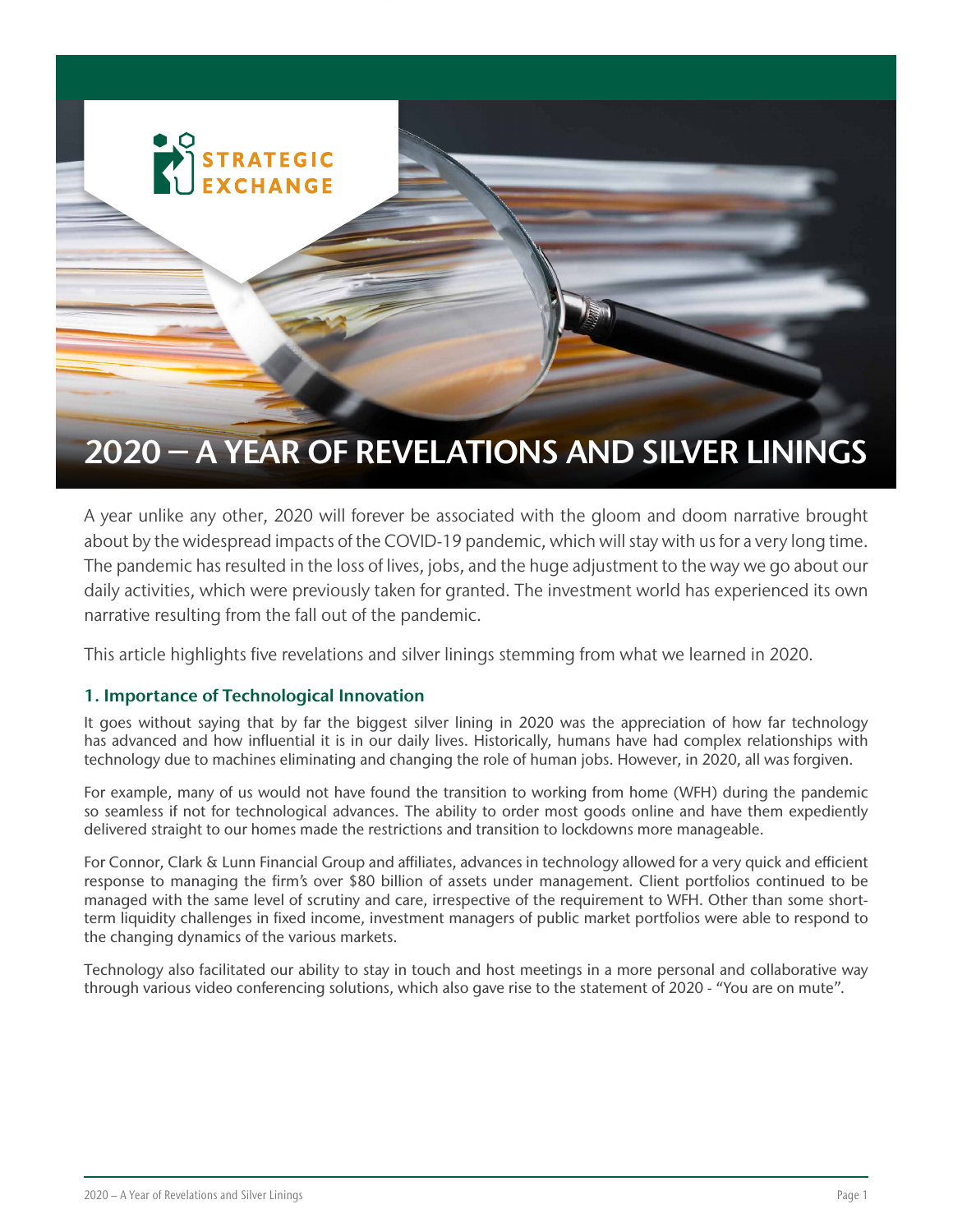# 2. Difficulty of Forecasting

The equity markets' reaction to the spread of the pandemic in the first quarter of 2020 was no surprise. Investors responded to the implications for the economy and the fate of individual companies, particularly those in the travel and tourism industry as the world entered various stages of lockdown. Equity markets were hit hardest, and despite low yields, traditional fixed income markets provided portfolios an important component of capital protection (Figure 1).

Equity returns reflected the typical outset of a recession with smaller capitalization stocks declining the most. Despite the second and third waves in the rise in COVID cases, the much needed vaccine breakthroughs gave the markets a timely boost, contributing to very strong returns for the balance of 2020. Both domestic and global small capitalization stocks recovered by the greatest amount, with the Canadian small cap index generating a return of over 80% for the last nine months of 2020.

| <b>Asset Class</b>               | <b>Market Index</b>                | Q1 Return<br>$\%$ | <b>9 Months Ended</b><br><b>December 31, 2020</b><br>$\%$ | <b>Calendar Year 2020</b><br>$\%$ |
|----------------------------------|------------------------------------|-------------------|-----------------------------------------------------------|-----------------------------------|
| Canadian Equities                | S&P/TSX Composite                  | $-20.9$           | 33.5                                                      | 5.6                               |
| Canadian Small Cap Equities      | S&P/TSX Small Cap                  | $-38.1$           | 82.4                                                      | 12.9                              |
| <b>US Equities</b>               | S&P 500                            | $-11.7$           | 31.7                                                      | 16.3                              |
| International Equities           | <b>MSCI EAFE</b>                   | $-15.2$           | 25.5                                                      | 6.4                               |
| <b>Global Equities</b>           | <b>MSCI World</b>                  | $-13.2$           | 31.9                                                      | 14.4                              |
| <b>Global Small Cap Equities</b> | MSCI World Small Cap               | $-23.1$           | 48.1                                                      | 13.9                              |
| <b>Emerging Markets Equities</b> | <b>MSCI Emerging Markets</b>       | $-16.1$           | 38.5                                                      | 16.2                              |
| <b>Fixed Income</b>              | FTSE Canada Universe Bond          | 1.6               | 7.0                                                       | 8.7                               |
|                                  | FTSE Canada Long Term Overall Bond | 0.2               | 11.7                                                      | 11.9                              |

# Figure 1: Index Returns During 2020 (in CAD \$)

Source: MSCI, FTSE Russell & Thomson Reuters.

Despite the volatile experience for equities, the full calendar year returns for Canadian and international equities were close to those forecasted at the start of the year, while other equity market returns for the most part exceeded expectations. However, most investment managers would not have predicted the strong fixed income returns experienced in 2020. Prior to the onslaught of the pandemic, typical conversations regarding fixed income focused on how to deal with the impact of low bond yields and implications for future returns. This past year was a further reminder of not only the difficulties of forecasting, but also that the benefit of diversification is not only about expected long-term returns.

The role of fixed income will continue to be a topic of conversation. It will likely include consideration of:

- Opportunities to improve returns, such as relaxing the constraints for traditional fixed income mandates, and allowing for overlay or less liquid fixed income strategies;
- Fixed income strategies focused on reducing the risk associated with low yields, higher duration and declining interest rates; and
- The replacement of a component of fixed income assets by investing in higher yielding assets, such as direct infrastructure and commercial real estate.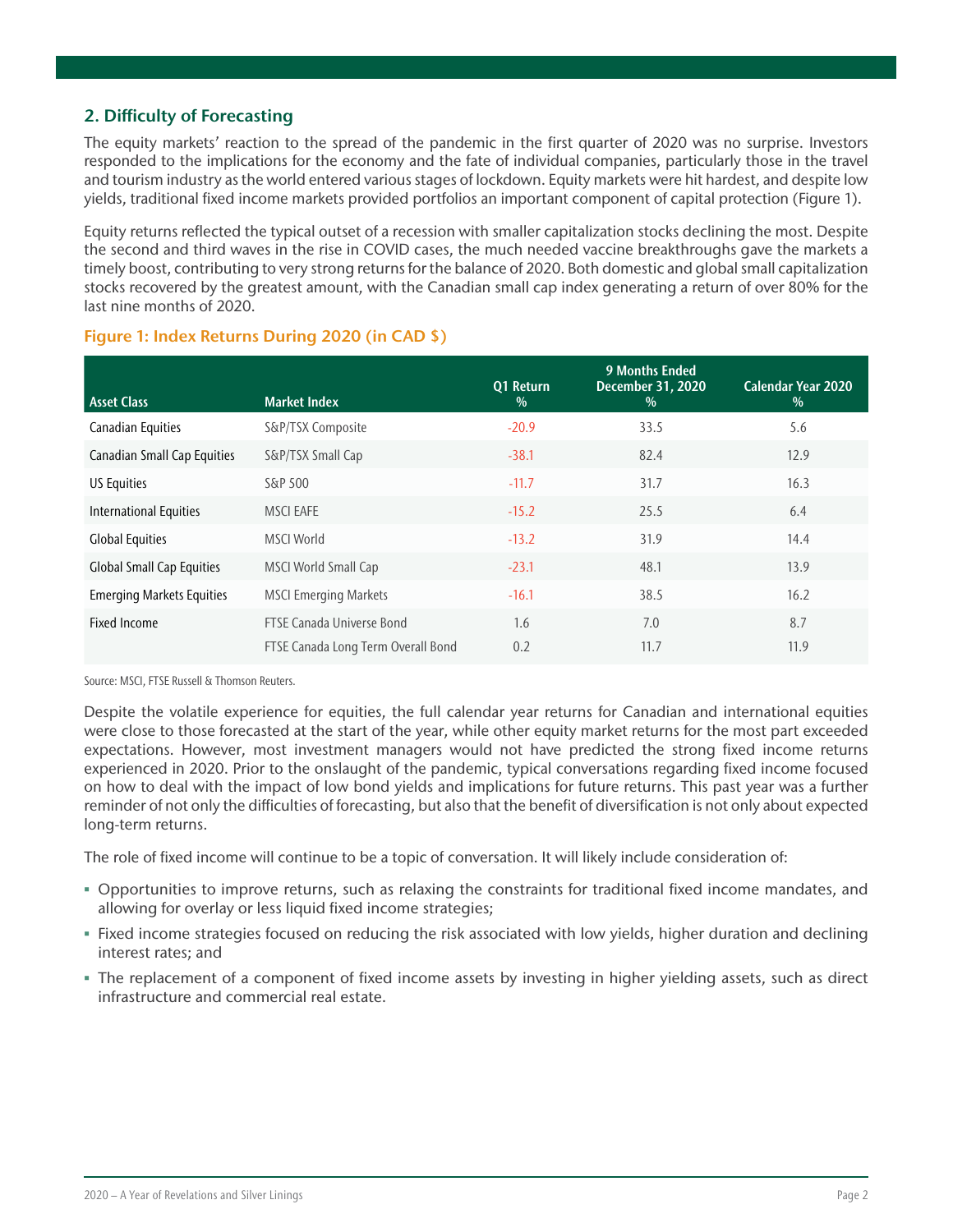### 3. Asset Class Benefits Can Vary Significantly

This revelation may first appear as stating the obvious. The benefits of private market strategies, such as commercial real estate and infrastructure, have historically been positioned as applying to the overall asset class. Up until 2020 it was a reasonable generality, but the implications from the global pandemic have changed this view.



Within commercial real estate, the retail sector was one of the hardest impacted by the pandemic as social distancing effectively shut down a large segment of the retail market. It also served to accelerate the trend to more e-commerce, which will likely have longer-term implications for the sector as consumers embrace the convenience of online shopping and home delivery.

The long-term impact on the office sector is still being assessed. In major cities, most tenants were been forced into the WFH model during 2020. There is an expectation that there will be two general outcomes going forward. Some tenants will embrace WFH and implement it to a greater extent, leading to less long-term demand for office space. Conversely, for a variety of reasons such as fostering corporate culture, other tenants will remain committed to a physical office presence and will require larger space to incorporate safe social distancing for work stations and common areas, like kitchens.

A silver lining for commercial real estate was the industrial sector where most warehouses and distribution space tenants continued to function and operate efficiently through the crisis. Both local governments and companies will likely revisit their supply chains, which could see domestic repatriation of manufacturing and warehousing for essential supplies, maintaining the resilience of the sector.



Within infrastructure, the most affected areas were those sensitive to economic factors. For example, airlines witnessed significantly fewer travelers and given the second and third waves from the increase in COVID cases, travel continues to be muted. Toll roads have also been desolate during 'rush hour' due to the switch to WFH.

In contrast, projects not dependent on the economy, such as those with long-term availability based contracts with government counterparts, were generally insulated from volume declines. For example, contracted renewable power assets experienced limited negative impact.

While the general diversification merits for direct real estate and infrastructure should remain over the long term, 2020 highlighted that individual strategy differences can exist in the time of crisis. How well a particular strategy performed during 2020 depended on the extent to which it was exposed to sectors or economic factors that struggled compared to the areas that were more resilient. In the past, differences focused more on the merits of domestic versus global strategies, but there was nowhere to hide during the pandemic with the implications being felt globally.

As investors look to include or add to existing allocations, whether domestic or global, it will be important to assess the sensitivity of individual strategies to the different economic and risk factors in order to improve the odds of achieving the diversification qualities expected from private markets.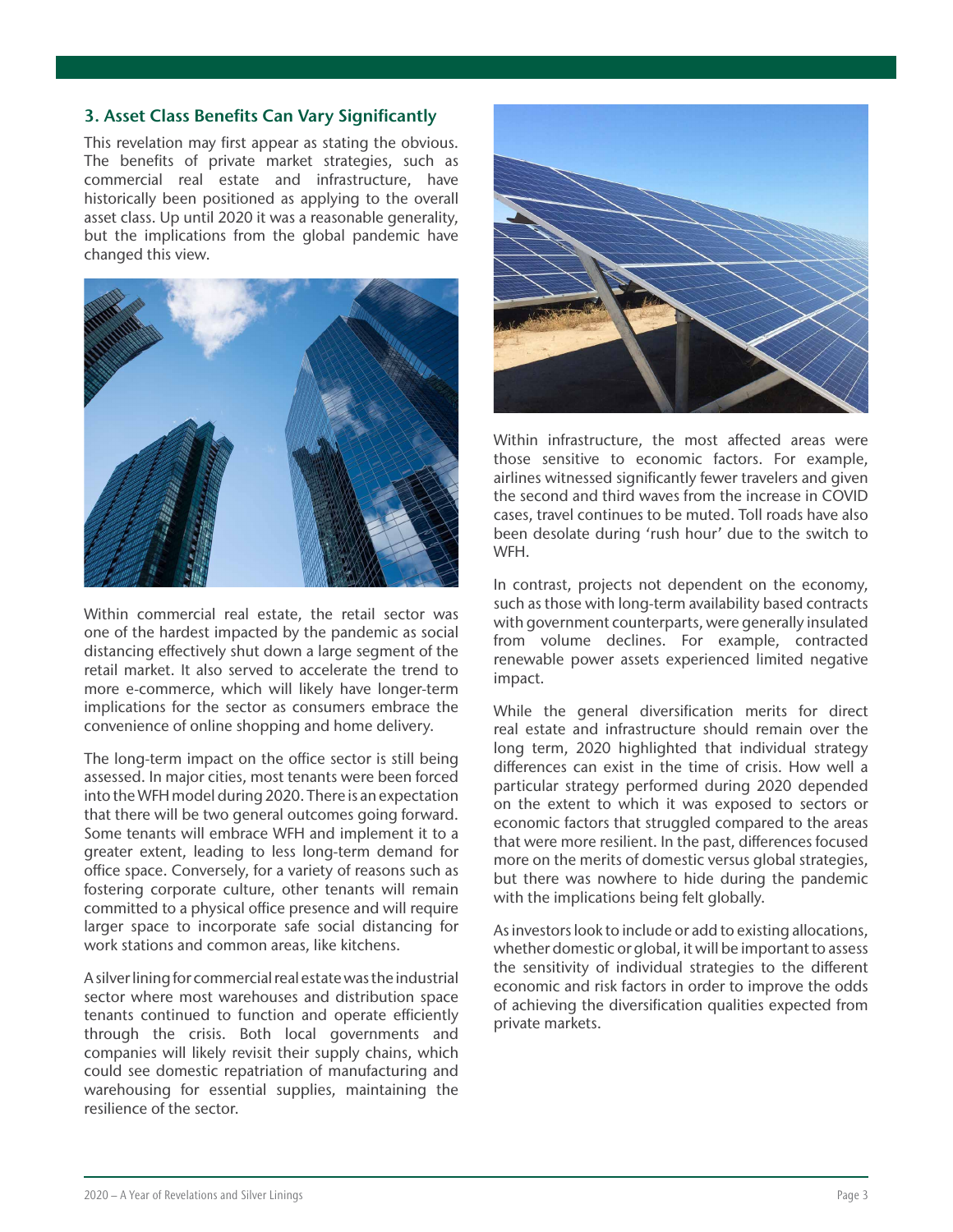### 4. Equity Portfolio Concentration

Some of the strongest performing stocks globally in 2020 were the technology stocks that benefitted from the implications of the pandemic, such as the increased reliance on e-commerce. The strong performance has led to further concentration in the major equity indices to the information technology sector and in a handful of names. For example, Apple, Microsoft, Amazon, Facebook and Alphabet Inc. comprise over 20% of the S&P500 Index<sup>i</sup>. Information technology companies were major sources of returns for the majority of developed and emerging market indices in 2020.

Technology stocks are typically favoured by growth style managers, which has contributed to the continued outperformance of growth versus value investing. In the fourth quarter of 2020, there was a hint of a potential change in market leadership with strong absolute and relative performance from value managers, but not enough to offset the outperformance of the growth style for the full calendar year.

Over the last number of years, low volatility funds have gained in popularity. Like value managers, they offer a portfolio less weighted to the growth-orientated sectors. Low volatility funds generally performed as expected in the first quarter of 2020, declining less than the main equity market indices. However, low volatility indices and funds significantly underperformed the main market indices in the balance of the year and for the calendar year as a whole.

While for most investors, the total equity portfolio return in 2020 would have been strong, it will be appropriate to review the level of stock and style concentration of portfolios. For example, while value style managers struggled over the past number of years, some have performed much better than others. Despite the strong growth style headwinds, there are examples of value managers who outperformed their respective broad index returns over the medium to long term.

Potential considerations to reduce equity portfolio concentration will depend on the unique circumstances of each investor. For those with a heavy bias to large capitalization developed markets, consideration of a global small cap and emerging market equity allocation may be appropriate, while those with a large growth bias may want to assess the merits of reducing the growth dependence.

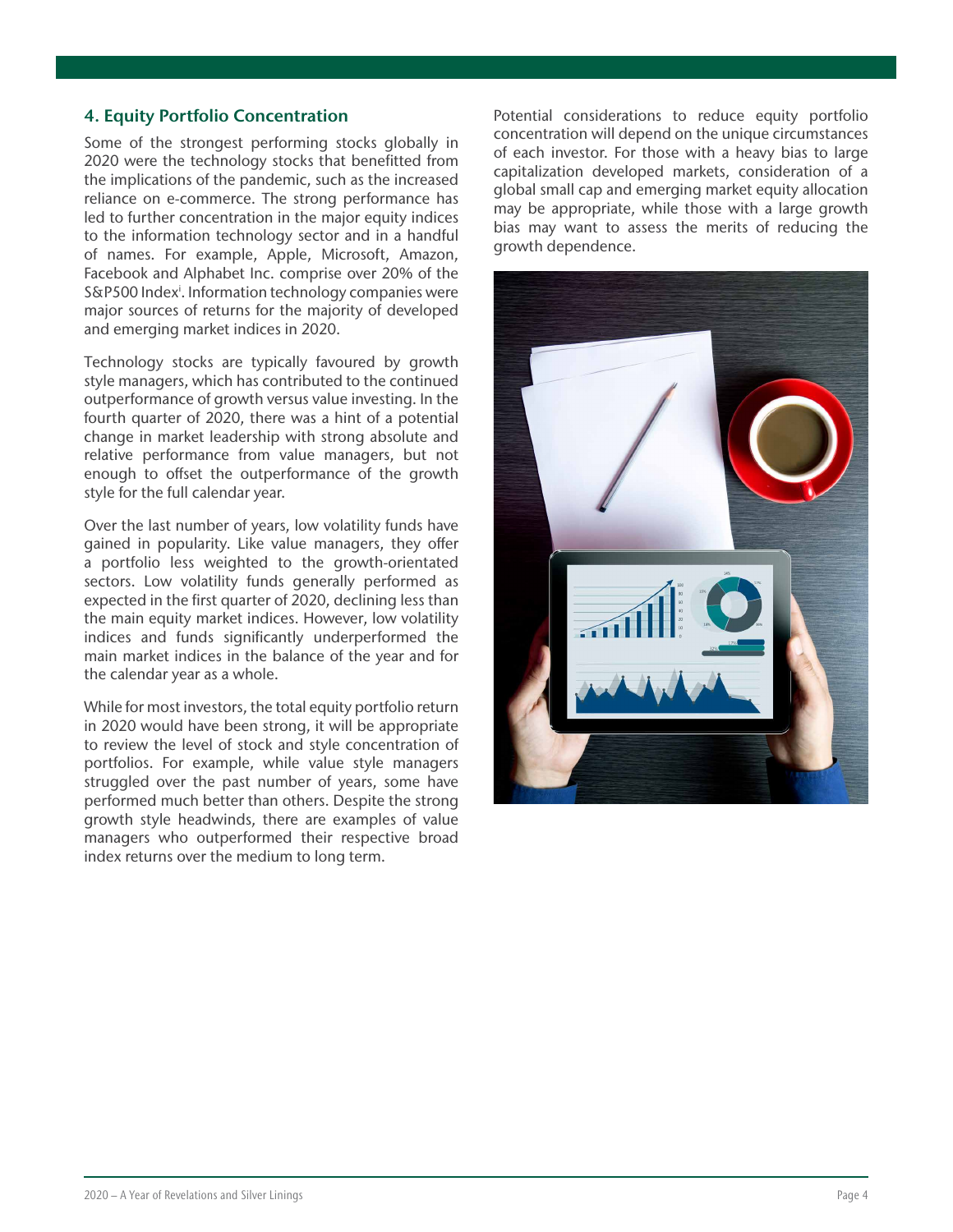#### 5. Reinvigoration of Responsible Investing

According to governments around the world, responsible investing should be the bedrock of all investment decisions for the benefit of society as a whole. In 2015, United Nations (UN) member countries adopted 17 Sustainable Development Goals (SDGs) aimed at contributing to this cause with some specific targets to be achieved by 2030. The SDGs apply to developed and developing countries and represent a global plan of action for the planet, people and prosperity. Despite good intentions, the 2030 targets will fall well short based on current progress.

The global pandemic demonstrated that governments around the world can work together to manage important global issues and will hopefully lead to a reinvigoration of the commitment to the SDGs, and responsible investing in general.



Investors can do their part by fostering a stronger link between Environmental, Social and Governance (ESG) policies and the SDGs in their portfolios. The opportunities to support the SDGs run wide and deep from individual stocks to opportunities at an asset class level.

The pandemic refocused attention on all three areas of ESG leading to a re-examination of what is important in our personal and business lives and how they interact. For example, during the pandemic many companies promoted an increase in more direct communication between employees, with senior management recognizing the benefits of more resilient relationships. One potential outcome for many companies when the pandemic is over will be a willingness to allow greater flexibility for remote working.

The environmental aspect of ESG was already a big focus of investors with climate risk being at the forefront of discussions and actions. The pandemic has increased the awareness and the importance of the need to tackle such high impact and high probability risks, such as climate risk and biodiversity loss, and has globally reinvigorated the importance of responsible investing.